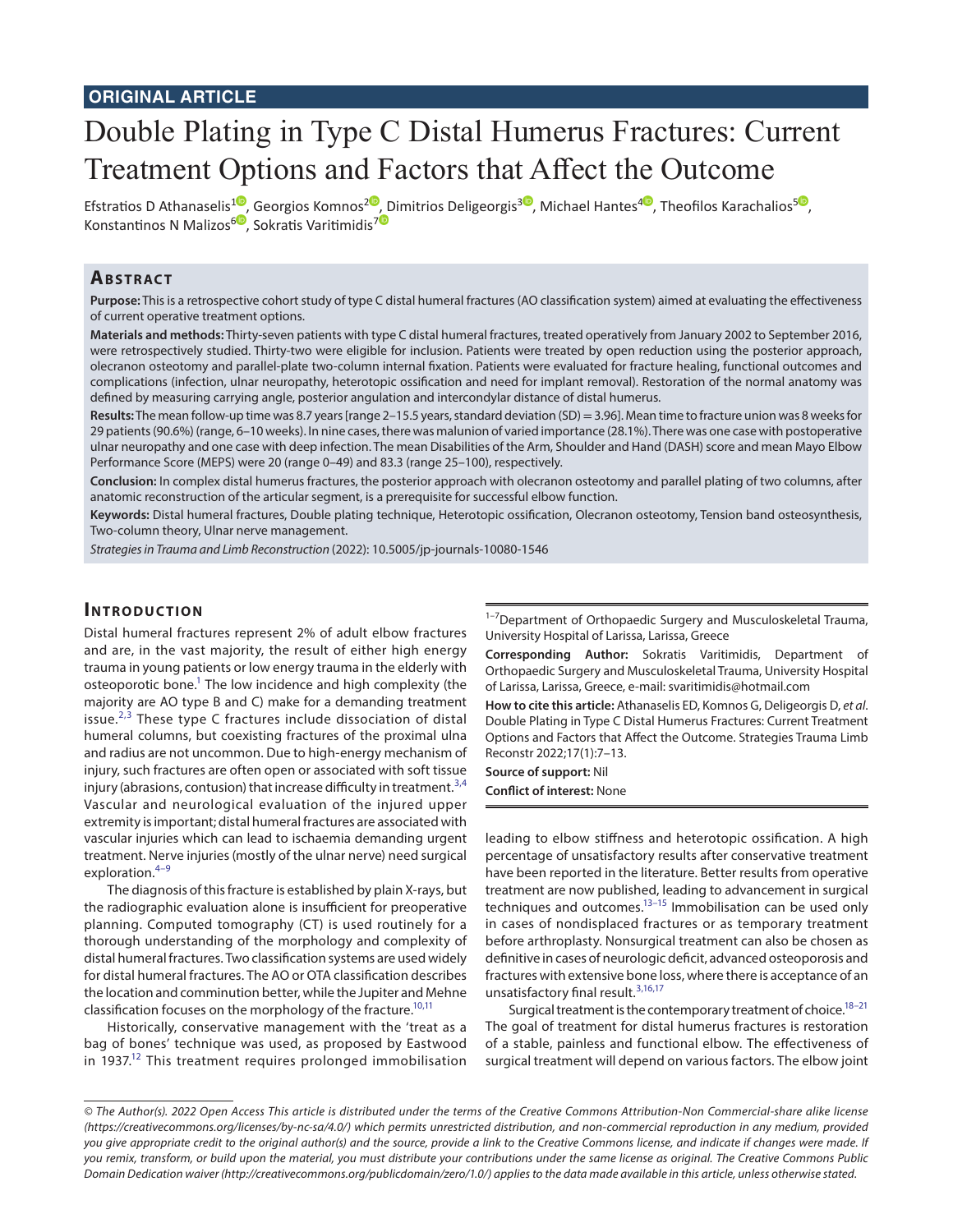is at risk of contractures and stiffness after both the initial injury and consequent surgical trauma. The surgical reconstruction of the distal humerus is often difficult due to its complex anatomy, fracture fragmentation and poor bone stock, especially in osteoporotic elderly patients. This requires a thorough understanding of 'fracture personality', knowledge of the available fixation techniques and available surgical skill. Evaluation of a patient's medical status and expectations are important.<sup>[22](#page-5-4)</sup> Complications are associated with both the injury and surgical treatment and include nonunion, decreased elbow ROM (range of movement), implant failure, infection, ulnar nerve neuropathy, heterotopic ossification and post-traumatic arthritis. The operative outcome of distal humeral fractures can be unpredictable.<sup>[22](#page-5-4),23</sup> The aim of this study is to report the outcomes of a 15-year, single-centre experience of operatively treated type C distal humerus fractures.

# **MATERIALS AND METHODS**

This is a retrospective study of patients with a distal humeral fracture of AO type C treated with open reduction and internal fixation with two parallel plates. No ethical approval is required at our institution for retrospective studies. From January 2002 to September 2016, 37 patients with such a fracture were surgically treated in the orthopaedic department of a tertiary university hospital. This cohort was a consecutive series of patients with a type C humeral fracture. All had surgical management proposed for their fracture and were prepared and planned for surgery. Two patients were excluded due to a different modality of treatment [one total elbow arthroplasty (TEA) and one K-wire transfixation] carried out, while another one was considered as a high-risk patient and conservative treatment with elbow casting was chosen instead. Two other patients were lost in follow-up and were excluded as well. Descriptive statistics were used for the outcome variables.

Among the remaining 32 patients, 15 were males (47%) and 17 females (53%) with a mean age of 53.5 years (range 18–83). Right and left elbows were equally involved, and in 19 patients (59.4%), the dominant arm was injured. Three patients sustained open fractures (9.4%), two patients had an ipsilateral olecranon fracture, and one patient suffered from olecranon and radial head fracture. Mechanism of injury was simple fall in 22 patients (68.7%), a fall from a height in six cases (18.8%), and a motor vehicle accident in four cases (12.5%). Five patients sustained additional injuries.

The same operative technique was used by all senior surgeons in our department, with slight individual modifications. All had the posterior approach and olecranon osteotomy. Under general anaesthesia, the patient is positioned on the contralateral side with the affected arm hung across the chest allowing for elbow manipulation. A tourniquet was not used in order to achieve adequate access to the arm. The skin incision was placed posteriorly, curved slightly laterally in the middle, and the ulnar nerve is dissected for about 15–20 cm and protected throughout the operation.

Early administration of antibiotics, debridement, meticulous irrigation by low-to-medium pressure lavage devices, and wound cultures were the standard of care for open fractures. Plates of various types and length but preferably pre-contoured locking plates positioned in parallel and were used to support the reconstructed medial and lateral columns, often combined with free screws and K-wires. The olecranon was fixed using a tension band technique in 26 patients and by other techniques (screw, plate) in six (including the two patients with the associated olecranon fracture). Immediate wound closure was possible in all cases. At the end of the procedure, unrestricted full range of elbow motion is verified, and the stability of fixation confirmed. The wound is closed in layers with a suction drain and bulky dressing placed [\(Figs 1](#page-1-0) and [2\)](#page-1-1). The elbow is splinted in flexion of 90° for 2 weeks for the inflammation to subside.

Postoperatively, a 90° back-slab was used for the first 3 weeks. Thereafter, patients' elbow mobilisation was started under dynamic splint protection until the sixth postoperative week. An individualised approach was used, and all patients were compliant with physiotherapy.

A clinical and radiological examination was carried out at 1, 2, 3 and 6 months after surgery and annually thereafter. The Disabilities of the Arm, Shoulder and Hand (DASH) score and Mayo Elbow Performance Score (MEPS) were utilised for evaluating the functional outcome. Both are widely used and considered reliable methods for elbow function outcomes after humeral fractures.<sup>[24](#page-5-6),[25](#page-5-7)</sup> The mean follow-up time was 8.7 years (range 2–15.5 years,  $SD = 3.96$ ).

## **RESULTS**

Twenty-nine patients (90.6%) had clinical and radiological signs of fracture healing by 57.2 days on average (range 44–72 days).



**Figs 1A and B:** Anteroposterior and lateral X-rays of distal humeral fracture of AO type C in a 50-year-old male

<span id="page-1-1"></span><span id="page-1-0"></span>

**Figs 2A and B:** Two-column internal osteosynthesis and tension band fixation of olecranon osteotomy 11 years postoperatively

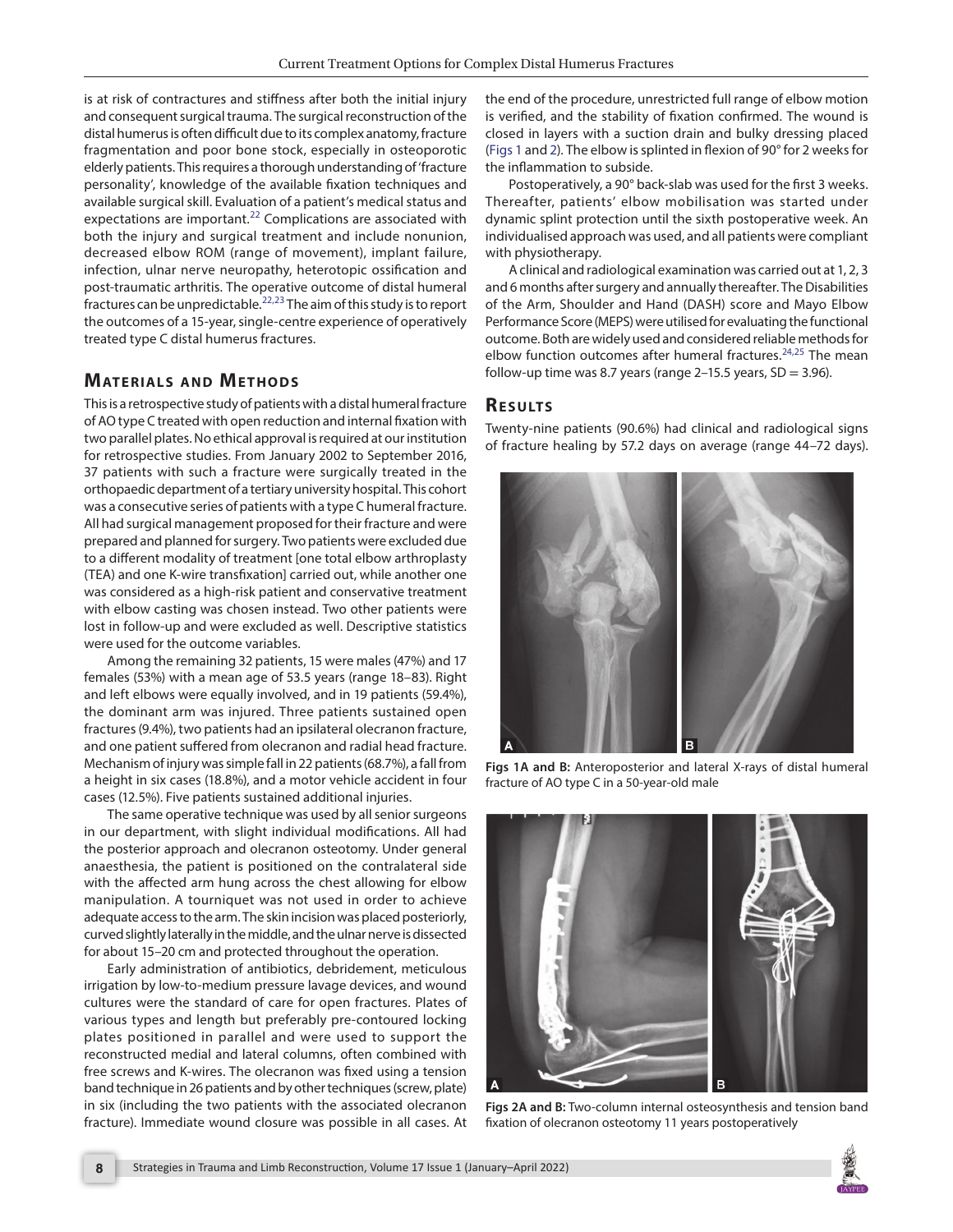Radiological signs of healing were declared when bone defects were filled along with a restoration of cortical continuity cortex on plain X-rays. No postoperative computed tomography (CT) scans were performed as this was not needed clinically. Two independent orthopaedic surgeons evaluated the radiographs (DD and MH). Clinical union was determined when the elbow joint was clinically stable, and there was no pain or restriction during motion.

Three patients (9.4%) were diagnosed with a nonunion. This occurred at the metaphyseal level in two cases and of the lateral condyle in one case. Local biological factors were considered the main reason for these complications. Infection was ruled out in all by preoperative aspiration (dry aspiration) and intraoperative cultures. All underwent revision osteosynthesis 6 months following the initial procedure using longer plates along with autograft from the iliac crest. In nine cases, there was malunion of varying importance (28.1%). Malunions were cases where minor radiological angulation and slight decrease of the range of motion were detected. However, these were classed of miscellaneous importance because there was no statistically significant decrease in the postoperative outcomes as measured through the scoring systems, and no patient neither complained of poor function nor requested further treatment. Correspondingly, this subgroup was not included as complications. Other postoperative complications included postoperative ulnar neuropathy (one patient), deep infection (one patient) and complex regional pain syndrome (CRPS, one patient). Ulnar nerve compression neuropathy was treated operatively with surgical decompression and neurolysis, whereas CRPS was treated by four sessions of regional injection of corticosteroids and lidocaine. Infection, diagnosed 17 months postoperatively, was treated by implant removal, surgical debridement and application of antibiotic beads for 5 days. No further osteosynthesis was needed as the fracture was considered healed. In total, the reoperation rate was 18.7% (six patients). Seven patients (21.9%) underwent surgical removal of the olecranon tension band within 18 months postoperatively due to implant failure (K-wires migration, wire breakage) and soft tissue tethering. A postoperative ulnar palsy was present in three patients (9.4%), but recovered spontaneously within 3 months. Heterotopic ossification was found in three patients, but it was of minor degree and insignificant in terms of elbow function.

Restoration of the normal anatomy was defined by measuring the carrying angle, posterior angulation and intercondylar distance of the distal humerus from radiographs. The average carrying angle was  $8^{\circ}$  (range 5–17°, SD = 2.97), and the average posterior angulation was 45 $^{\circ}$  (range 40–56 $^{\circ}$ , SD = 4.96). The intercondylar distance, as an indicator of joint width restoration (significant factor of elbow function), was found normal (100%) in 23 patients (72%) and decreased by an average 16.7% (5–25%) in nine patients in comparison with the contralateral elbow. Radiological findings of osteoarthritis (joint space narrowing, bone sclerosis and osteophytes) were present in half of the patients (16/32) in a mean time of 4.5 years (range 2.5–10 years), corresponding to the poorer functional results.

Elbow function was also evaluated and recorded. The average range of motion (ROM) was 117° (range 75–150°). An extension lag ranged from 0 to 45° (average 21°). Better function was observed in flexion with 141° in average (range 120–150°). The average pronation was 78.8° (range 60–90°) and supination 73.3° (range 70–90°). Patients were assessed with the DASH score (mean value 22.5, range 10–79) and MEPS (mean value 83.3, range 25–100) [\(Fig. 3](#page-2-0)).

#### **Dis c u s sio n**

There is a variety of surgical treatment approaches for distal humeral fractures of AO type C internal fixation. Our approach of choice was a posterior skin incision curved at the level of the medial epicondyle to avoid contractures over ulnar nerve and followed by an olecranon osteotomy. A triceps-splitting exposure, paratricipital exposure (Alonso-Llames), tricepssparing exposure (Bryan-Morrey) or triceps-reflecting anconeous pedicle are all possible options.<sup>[3](#page-4-2),26-[28](#page-5-9)</sup> The advantages of tricepssparing vs triceps-splitting approaches are of less blood loss, less scar formation and less muscle trauma in order to reduce the postoperative contracture and stiffness.<sup>15,[29](#page-5-10),[30](#page-5-11)</sup> Trans-articular or extra-articular olecranon osteotomies are widely used. This is not a demanding technique and allows for satisfactory visualisation of the elbow joint. It is contraindicated in total elbow arthroplasty and precludes other approaches in the future. There are a few studies comparing triceps-splitting with olecranon osteotomy; most find no statistically significant differences in objective elbow strength, range of motion or functional outcomes. The re-operation rate in osteotomy for hardware removal due to implant complications ranged between 6 and 30% and olecranon nonunion rate ranged between 0 and 9%. However, nonunion after osteotomy is usually caused by inadequate fixation and thus can be prevented with stable fixation.<sup>19,[30–](#page-5-11)[36](#page-5-13)</sup> The evidence is stronger in support of the triceps-splitting approach when dealing with open fractures due to less disturbance of the blood supply.<sup>15</sup>



<span id="page-2-0"></span>**Fig. 3:** Flowchart presenting cases according to union and outcome scores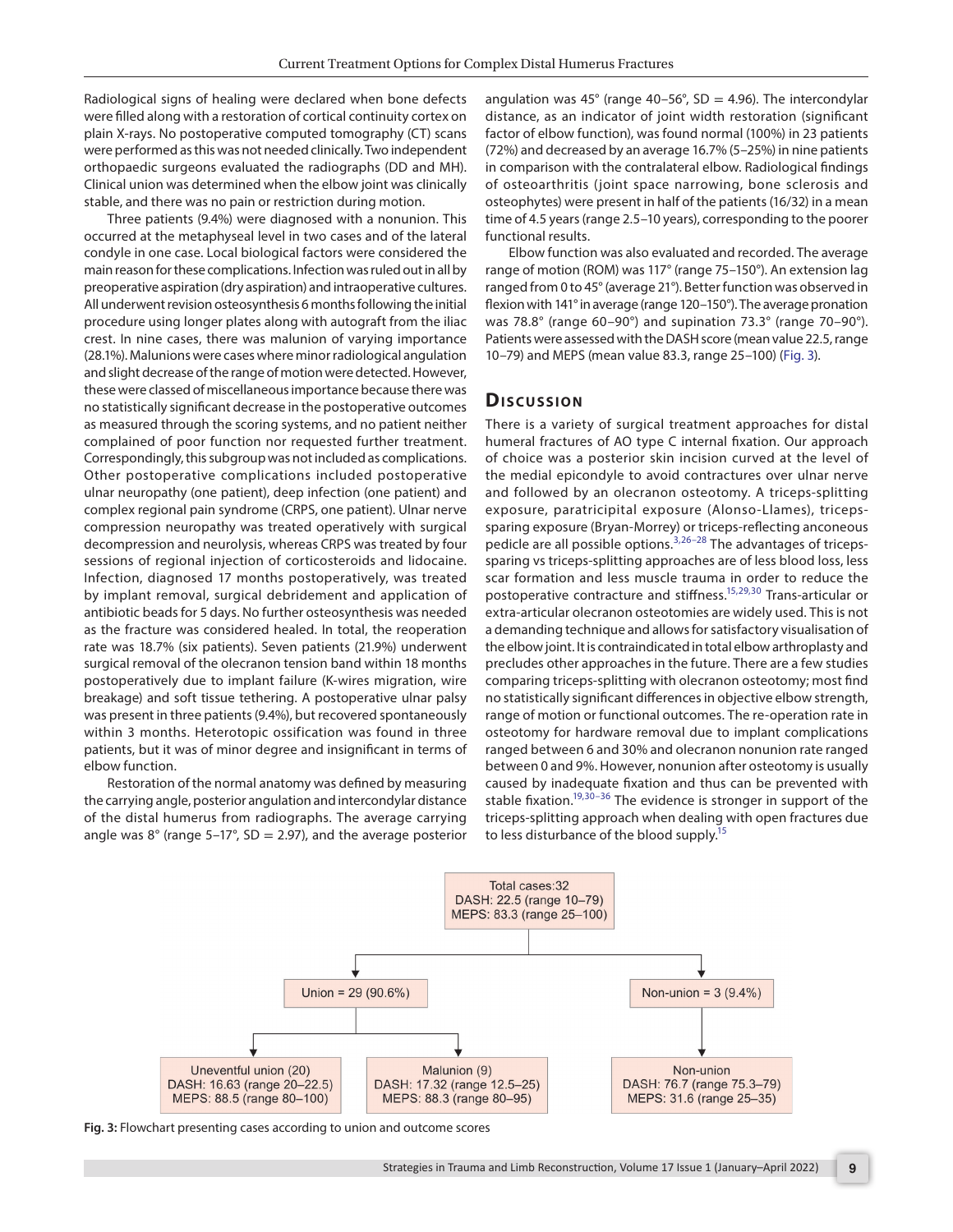We prefer an olecranon osteotomy using intra-articular chevron technique at the bare spot of the olecranon (centre of the olecranon sulcus), performed using an oscillating saw until the subchondral layer of bone is reached and finished by an osteotome, thereby avoiding thermal injury to cartilage. In cases of associated olecranon fracture, no osteotomy was needed. Olecranon osteosynthesis is carried out at the end by a tension band technique, intramedullary screw or new anatomical olecranon plates. We find the tension band as an effective, simple and low-cost solution, and this was used for the majority of our cases (81.25%). Precontoured plates were used in three patients including the two with olecranon fracture. Pitfalls in osteotomy osteosynthesis may arise from surgeon fatigue after a demanding and time-consuming surgical reconstruction of distal humerus. Care must be taken to avoid malreduction, unstable fixation and implant-related complications (e.g. pronationsupination inability due to K-wires or screws of inappropriate length or from anterior interosseous nerve irritation) ([Fig. 4](#page-3-0)).

Internal fixation of distal humeral fractures must restore the anatomy to maximise functional recovery; this is from re-establishing congruency of the articular surface of the trochlea and capitellum, the intercondylar width and orientation of the condyles, despite fracture fragmentation.[3](#page-4-2),[21](#page-5-3),[37](#page-5-14) Various plates with conventional or locking screws are available, but precontoured anatomical LCP plates have become a 'gold standard'.<sup>[38](#page-5-15)</sup> After temporary stabilisation of bone fragments with K-wires (part of them can be left permanently in bone if needed), we prefer to use two precontoured locking plates to fix the medial and lateral columns. Plates must be of different lengths to avoid a stressriser effect and risk of periprosthetic fracture. Locking plates are preferable as various locking screws inserted from both sides allow stabilisation of multiple intra-articular fragments, as well as stable fixation to the humeral shaft, with a lower incidence of loosening, especially in osteoporotic bone. Freehand application of screws is often inevitable to hold bone fragments in place and restore the articular surface. The distal humeral epiphysis triangle can be reconstructed first and then fixed en bloc to the shaft. The column with less comminution is attached first to restore length, although in cases of severe comminution and bone loss, supracondylar shortening maximises bone contact and improves stability. Bone

defects must be replaced by bone graft, preferably autologous. This manner of osteosynthesis provides adequate stability to bending and rotational forces and permits early mobilisation of the elbow postoperatively[.15,](#page-4-9)[30,](#page-5-11)[39–](#page-5-16)[42](#page-5-17) Several randomised studies have shown that parallel (180°) placement of the two plates is biomechanically superior than perpendicular placement (90°). Posterior plating for the lateral column permits only for the insertion of short screws due to the small anteroposterior diameter of the humerus. Moreover, blood supply to the lateral column is mainly derived from posterior segmental vessels. $3,39,43-47$  $3,39,43-47$  $3,39,43-47$  $3,39,43-47$  $3,39,43-47$  Sagittal plane plating reduces the risk of injuring these structures, improving the union rate, and it was the fixation method of choice in most of our cases except when fracture configuration did not allow for it.

Early mobilisation is vital to reduce stiffness, prevent heterotopic ossification and restore satisfactory function. Depending on the severity of comminution, the condition of soft tissue envelope and the stability of osteosynthesis, passive motion was started as soon as possible under protection of a dynamic splint. Elbow stiffness is the most common complication of distal humerus fractures. Joint incongruity, osteophytes, loose bodies, capsule adhesions and muscle contractures are common causes. Mild stiffness (<30°) can be treated by arthroscopic arthrolysis or limited open arthrolysis without hardware removal. Complex cases need open arthrolysis and hardware removal, or a total elbow arthroplasty (TEA).  $3,48$  $3,48$ Four patients (12.5%) underwent closed arthrolysis due to elbow stiffness. The ROM was 117° with greater restriction in extension. Unsatisfactory function was related to poor restoration of anatomy of the humeral epiphysis. Of those patients who needed tension band removal, extension was improved in four and pronation– supination in two. Long-term functional results became increasingly worse due to osteoarthritic changes with corresponding changes in the DASH and MEP scores ([Fig. 5\)](#page-3-1).

Nonunion (and malunion) of distal humeral fractures after ORIF is usually associated with implant failure. Nonunion can be located extra-articularly at the metaphyseal area of humerus or intra-articular. It ranges between 0 and 13% in published studies as a result of unstable fixation of severely comminuted fractures (high energy trauma), insufficient bone stock (osteoporosis), poor surgical technique or infection. Nonunions are treated with

<span id="page-3-0"></span>

**Fig. 4:** Tension band K-wires malpositioning or migration can cause soft tissue complications (e.g. skin irritation and anterior interosseous nerve pressure) leading to the necessity of implant removal surgery

<span id="page-3-1"></span>

**Fig. 5:** Radiographic osteoarthritic findings (osteophytes, subchondral bone sclerosis, joint space narrowing) of a then 45-year-old female patient treated for intra-articular distal humeral fracture, 11 years postoperatively

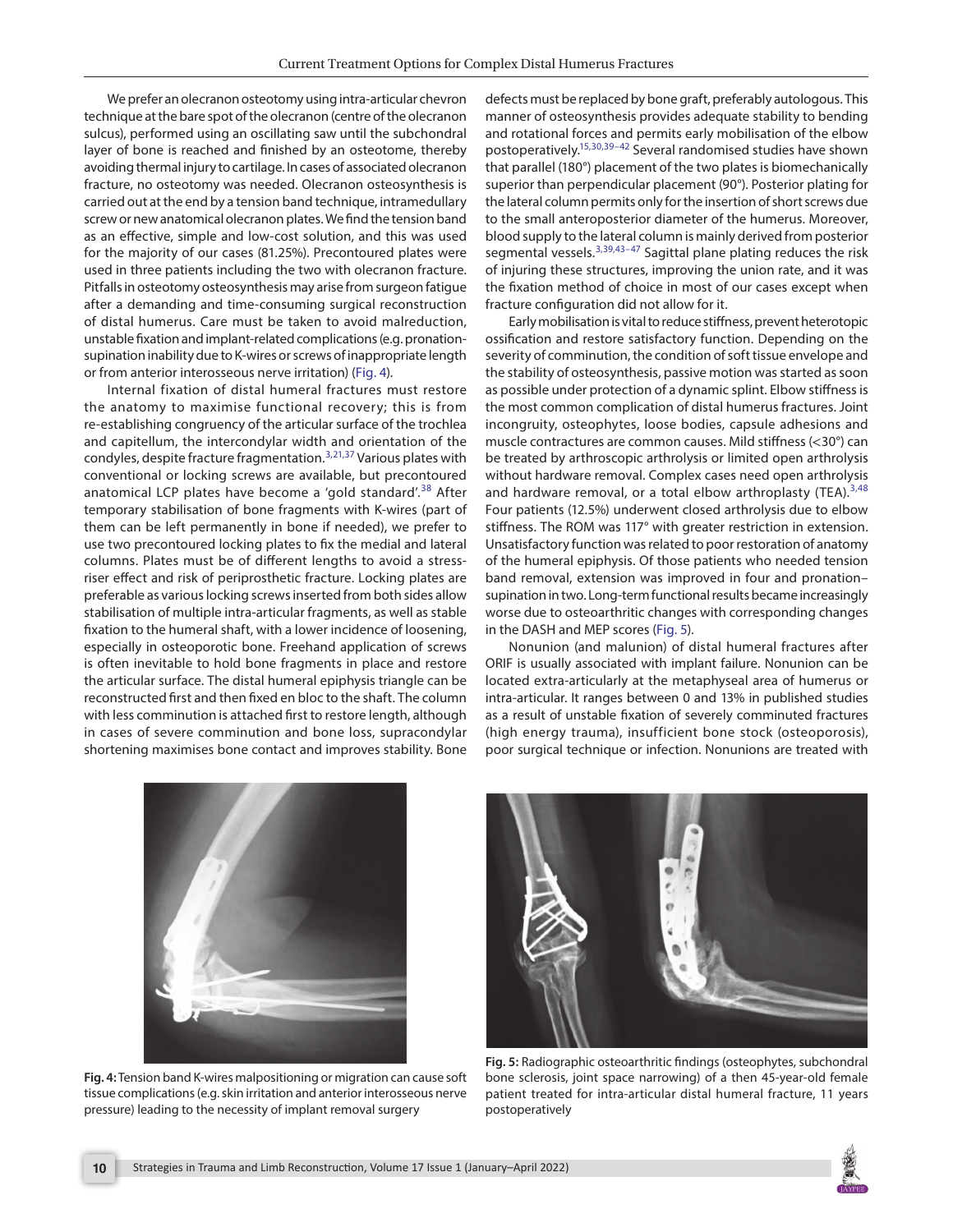revision surgery to improve stability and biology (with autografts) and are very challenging procedures ending up with external fixation or TEA.[3,](#page-4-2)[19,](#page-5-12)[48](#page-5-20)[–54](#page-6-0) In our series, there were three cases of nonunion (9.4%, located at the distal metaphysis and epiphysis of humerus) after 6-month follow-up which were treated with mechanical and biological augmentation. Plates were exchanged for longer ones and autograft from the iliac crest used in the nonunion site after meticulous debridement of fibrous tissue. There was no case of nonunion of the olecranon osteotomy. Good osteotomy technique and fixation are essential for preventing complications.<sup>[35](#page-5-21),[55](#page-6-1)</sup>

An iatrogenic neurological injury is a common complication of internal fixation of distal humeral fractures. An ulnar nerve injury is perhaps one of the most common complications following surgical fixation (0–15%). Careful preoperative neurological evaluation of the upper limb, meticulous dissection of the nerve and proper positioning of implants can reduce the risk. There is an ongoing controversy over the need for anterior transposition of ulnar nerve. Existing evidence does not support its use routinely. However, some authors suggest it in patients with pre-existing symptoms of ulnar neuropathy.[6](#page-4-10),[49](#page-5-22)[,56](#page-6-2)[–59](#page-6-3) In our series, the ulnar nerve was transposed anteriorly in a subcutaneous fat envelope created with absorbable sutures in order to be kept away from the implants of the medial column, preventing irritation during elbow flexion–extension. However, attention must be paid to avoid firm anterior positioning of ulnar nerve and stretching during elbow extension. Postoperative ulnar neuropathy was present in four of our patients (12.5%). In three (75%), intraoperative nerve compression by surgical instruments and excessive traction caused postoperative ulnar neurapraxia with mild disruption in sensation; all recovered spontaneously within 3 months. Ulnar compression neuropathy, if not a pre-existing condition (which can be difficult to define in injured patients), can be the result of implant impingement and scar tissue formation. Second-time decompression and neurolysis can be effective intervention in cases of post-traumatic and postoperative ulnar neuropathy and was used in one of our patients with persistent neurological findings 6 months postoperatively.<sup>15[,41](#page-5-23),60-[63](#page-6-5)</sup>

Periarticular heterotopic ossification is a relatively common complication and adds to elbow stiffness and a poor functional result. The average published rate is 8.6% (range 0–21%) if no preventive treatment is used. High-energy open fractures, concomitant central nervous system injury, prolonged immobilisation and delay in surgical treatment are all recognised risk factors. Though published data are underpowered statistically to impose firm treatment recommendations, radiotherapy (e.g. one dose on the first postoperative day), indomethacin (e.g. 75 mg  $\times$  10-40 days) or both are treatment options.[49](#page-5-22),[56](#page-6-2),[64–](#page-6-6)[66](#page-6-7) Heterotopic ossification was present in three patients (9.4%) without impairing elbow function.

Deep infection ranges from 0 to 8% with increased incidence in open fractures, severe soft tissue injury and prolonged operation time. Implant removal, surgical debridement and antibiotic therapy (guided by tissue cultures) successfully eradicated deep infection in one of our patients (3.12%) that had healed 17 months postoperatively. If fracture had not healed, revision of ORIF or conversion to TEA is the proposed treatment choices as soon as infection is eradicated[.19](#page-5-12),[36](#page-5-13),[49](#page-5-22),[51,](#page-5-24)[67](#page-6-8)

This study is not without limitations. Despite the inherent flaws due to its retrospective nature, such as selection bias, data extraction from inadequate record keeping and no control group, this retrospective cohort study presents a wide variety of postoperative results, adding and expanding to what has already been published in recent literature.

## **CONCLUSION**

The management of distal humeral fractures of AO type C is a challenging prospect that demands successful anatomic reconstruction for restoration of elbow function. The posterior approach with olecranon osteotomy allows a satisfactory exposure of the joint and preshaped locking compression plates achieve a stable fixation even in cases of excessive comminution. Early postoperative mobilisation is essential for prevention of elbow stiffness.

#### **ORCID**

*Efstratios D Athanaseli[s](https://orcid.org/0000-0002-5924-5868)* https://orcid.org/0000-0002-5924-5868 *Georgios Komno[s](https://orcid.org/0000-0002-6832-0014)* https://orcid.org/0000-0002-6832-0014 *Dimitrios Deligeorgi[s](https://orcid.org/0000-0002-0724-0846)* https://orcid.org/0000-0002-0724-0846 *Michael Hantes* [h](https://orcid.org/0000-0001-9494-6048)ttps://orcid.org/0000-0001-9494-6048 *Theofilos Karachalios* [h](https://orcid.org/0000-0002-9043-0535)ttps://orcid.org/0000-0002-9043-0535 *Konstantinos N Malizos* [h](https://orcid.org/0000-0001-6594-3649)ttps://orcid.org/0000-0001-6594-3649 *Sokratis Varitimidis* [h](https://orcid.org/0000-0003-3193-9566)ttps://orcid.org/0000-0003-3193-9566

#### **Re f e r e n c e s**

- <span id="page-4-0"></span>1. Morrey BF. Fractures and dislocations. In: Morrey BF, editor. The elbow and its disorders. 2nd ed. Philadelphia: WB Saunders; 1993. p. 293–329.
- <span id="page-4-1"></span>2. McCarty LP, Ring D, Jupiter JB. Management of distal humerus fractures. Am J Orthop 2005;34(9):430–438. PMID: 16250484.
- <span id="page-4-2"></span>3. Bégué T. Articular fractures of the distal humerus. Orthop Traumatol Surg Res 2014;100(1 Suppl):S55–S63. DOI: 10.1016/j.otsr.2013.11.002.
- <span id="page-4-3"></span>4. Hotchkiss RN, Green DP. Fractures and dislocations of the elbow. In: Rockwood CA Jr, Green DP, Bucholz RW, editors. Fractures in adults. Philadelphia: J.B. Lippincott; 1991. p. 739–841.
- 5. Min W, Anwar A, Ding BC, et al. Open distal humerus fractures-review of the literature. Bull NYU Hosp Jt Dis 2010;68(4):257–261. PMID: 21162702.
- <span id="page-4-10"></span>6. Ruan HJ, Liu JJ, Fan CY, et al. Incidence, management, and prognosis of early ulnar nerve dysfunction in type C fractures of distal humerus. J Trauma 2009;67(6):1397–1401. DOI: 10.1097/TA.0b013e3181968176.
- 7. Burczak JR. Median nerve palsy after operative treatment of intraarticular distal humerus fracture with intact supracondylar process. J Orthop Trauma 1994;8(3):252–254. PMID: 8027897.
- 8. Chen RC, Harris DJ, Leduc S, et al. Is ulnar nerve transposition beneficial duringopen reduction internal fixation of distal humerus fractures? J Orthop Trauma 2010;24(7):391–394. DOI: 10.1097/ BOT.0b013e3181c99246.
- <span id="page-4-4"></span>9. Vazquez O, Rutgers M, Ring DC, et al. Fate of the ulnar nerve after operative fixation of distal humerus fractures. J Orthop Trauma 2010;24(7):395–399. DOI: 10.1097/BOT.0b013e3181e3e273.
- <span id="page-4-5"></span>10. Marsh JL, Slongo TF, Agel J, et al. Fracture and dislocation classification compendium-2007: Orthopaedic Trauma Association classification, database and outcomes committee. J Orthop Trauma 2007;21(10): S1–S133. DOI: 10.1097/00005131-200711101-00001.
- <span id="page-4-6"></span>11. Jupiter JB, Mehne DK. Fractures of the distal humerus. Orthopedics 1992;15(7):825–833. DOI: 10.3928/0147-7447-19920701-07.
- <span id="page-4-7"></span>12. Eastwood WJ. The T-shaped fractures of the lower end of the humerus. J Bone Joint Surg 1937;19(2):364–369.
- <span id="page-4-8"></span>13. Horne G. Supracondylar fractures of the humerus in adults. J Trauma 1980;20(1):71–74. PMID: 7351683.
- 14. Zagorski JB, Jennings JJ, Burkhalter WE, et al. Comminuted intraarticular fractures of the distal humeral condyles. Surgical vs. nonsurgical treatment. Clin Orthop Relat Res 1986;202:197–204. PMID: 3955949.
- <span id="page-4-9"></span>15. Ul Islam S, Glover AW, Waseem M. Challenges and solutions in management of distal humerus fractures. Open Orthop J 2017;11:1292–1307. DOI: 10.2174/1874325001711011292.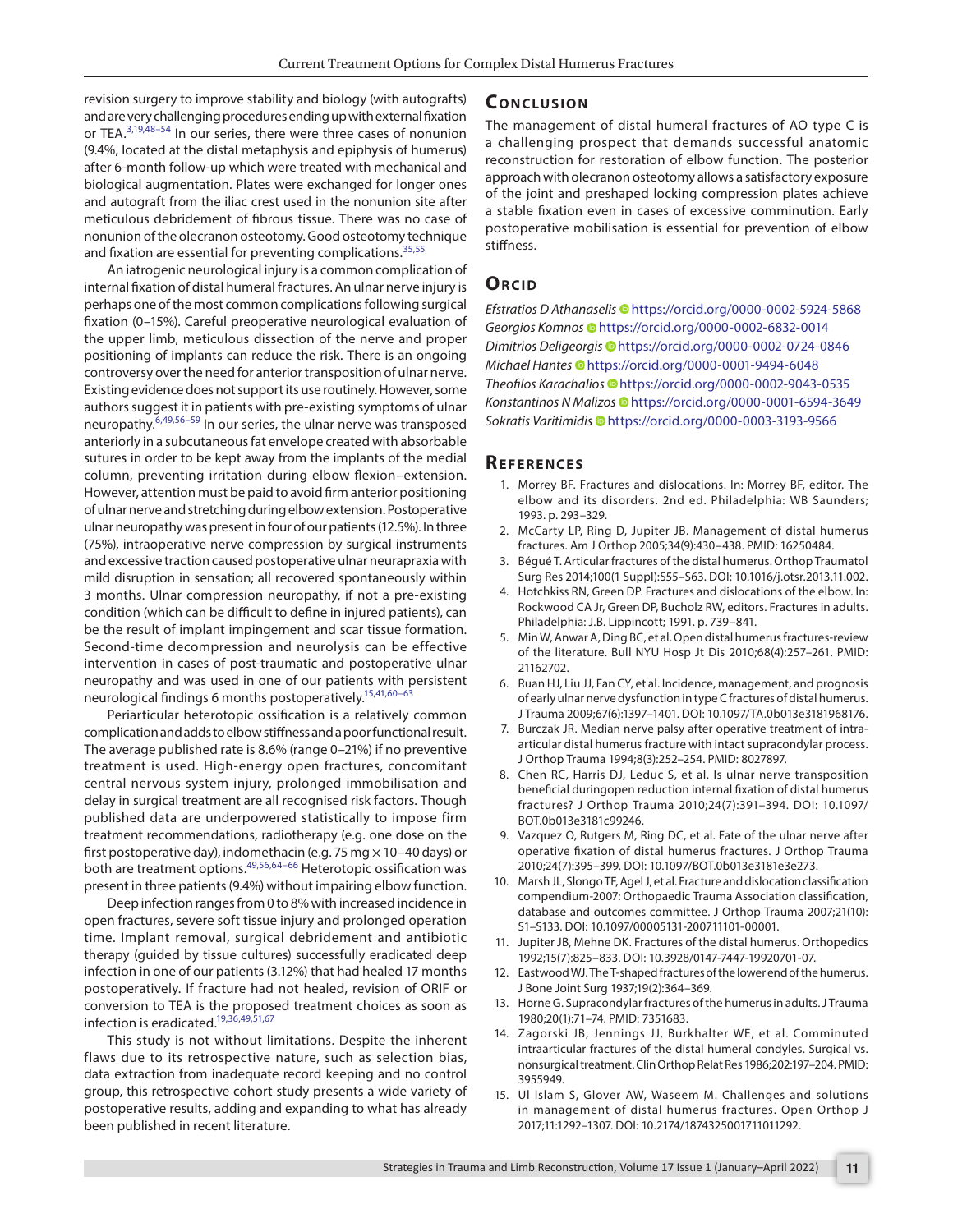- <span id="page-5-0"></span>16. Miller AN, Beingessner DM. Intra-articular distal humerus fractures. Orthop Clin North Am 2013;44(1):35–45. DOI: 10.1016/ j.ocl.2012.08.010.
- <span id="page-5-1"></span>17. Hausman M, Panozzo A. Treatment of distal humerus fractures in the elderly. Clin Orthop Relat Res 2004;425:55–63. DOI: 10.1097/ 01.blo.0000131485.47685.8c.
- <span id="page-5-2"></span>18. Jupiter JB, Neff U, Holzach P, et al. Intercondylar fractures of the humerus. An operative approach. J Bone Joint Surg Am 1985;67(2):226–239. PMID: 3968114.
- <span id="page-5-12"></span>19. Pajarinen J, Björkenheim JM. Operative treatment of type C intercondylar fractures of the distal humerus: results after a mean follow-up of 2 years in a series of 18 patients. J Shoulder Elbow Surg 2002;11(1):48–52. DOI: 10.1067/mse.2002.119390.
- 20. Ring D, Jupiter JB. Fractures of the distal humerus. Orthop Clin North Am 2000;31(1):103–113. DOI: 10.1016/s0030-5898(05)70131-0.
- <span id="page-5-3"></span>21. Ring D, Jupiter JB, Gulotta L. Articular fractures of the distal part of the humerus. J Bone Joint Surg Am 2003;85(2):232–238. DOI: 10.2106/00004623-200302000-00008.
- <span id="page-5-4"></span>22. Greiner S, Haas NP, Bail HJ. Outcome after open reduction and angular stable internal fixation for supra-intercondylar fractures of the distal humerus: preliminary results with the LCP distal humerus system. Arch Orthop Trauma Surg 2008;128(7):723–729. DOI: 10.1007/ s00402-007-0428-2.
- <span id="page-5-5"></span>23. Ring D, Jupiter JB. Complex fractures of the distal humerus and their complications. J Shoulder Elbow Surg 1999;8(1):85–97. DOI: 10.1016/ s1058-2746(99)90063-0.
- <span id="page-5-6"></span>24. Longo UG, Francheschi F, Loppini M, et al. Rating systems for evaluation of the elbow. Br Med Bull 2008;87:131–161. DOI: 10.1093/ bmb/ldn023.
- <span id="page-5-7"></span>25. Vincent J, Macdermid J, King GJW, et al. Validity and sensitivity to change of patient-reported pain and disability measures for elbow pathologies. J Orthop Sports Phys Ther 2013;43(4):263–274. DOI: 10.2519/jospt.2013.4029.
- <span id="page-5-8"></span>26. Frankle MA, Herscovici D Jr, DiPasquale TG, et al. A comparison of open reduction and internal fixation and primary total elbow arthroplasty in the treatment of intraarticular distal humerus fractures in women older than age 65. J Orthop Trauma 2003;17(7):473–480. DOI: 10.1097/00005131-200308000-00001.
- 27. Sanchez-Sotelo J, Torchia ME, O'driscoll SW. Principle-based internal fixation of distal humerus fractures. Tech Hand Up Extrem Surg 2001;5(4):179–187. DOI: 10.1097/00130911-200112000-00001.
- <span id="page-5-9"></span>28. Wajnsztejn A, de Albuquerque DD, Espinola I, et al. Submuscular double bridge plating for complex distal fractures of the humerus: an alternative, safe, and efficient treatment method. Eur J Orthop Surg Traumatol 2017;27(8):1069–1074. DOI: 10.1007/s00590-017-1987-8.
- <span id="page-5-10"></span>29. Schildhauer TA, Nork SE, Mills WJ, et al. Extensor mechanism-sparing paratricipital posterior approach to the distal humerus. J Orthop Trauma 2003;17(5):374–378. DOI: 10.1097/00005131-200305000-00009.
- <span id="page-5-11"></span>30. Zalavras CG, McAllister ET, Singh A, et al. Operative treatment of intra-articular distal humerus fractures. Am J Orthop (Belle Mead NJ) 2007;36(12 Suppl 2):8–12. PMID: 18264557.
- 31. McKee MD, Wilson TL, Winston L, et al. Functional outcome following surgical treatment of intra-articular distal humeral fractures through a posterior approach. J Bone Joint Surg Am 2000;82(12):1701–1707. DOI: 10.2106/00004623-200012000-00003.
- 32. Mejía Silva D, Morales de los Santos R, Ciénega Ramos MA, et al. Functional results of two different surgical approaches in patients with distal humerus fractures type C (AO). Acta Ortop Mex 2008;22(1):26–30. PMID: 18672749.
- 33. Henley MB, Bone LB, Parker B. Operative management of intraarticular fractures of the distal humerus. J Orthop Trauma 1987;1(1):24–35. DOI: 10.1097/00005131-198701010-00004.
- 34. Ring D, Gulotta L, Chin K, et al. Olecranon osteotomy for exposure of fractures and nonunions of the distal humerus. J Orthop Trauma 2004;18(7):446–449. DOI: 10.1097/00005131-200408000-00010.
- <span id="page-5-21"></span>35. Coles CP, Barei DP, Nork SE, et al. The olecranon osteotomy: a six-year experience in the treatment of intraarticular fractures

of the distal humerus. J Orthop Trauma 2006;20(3):164–171. DOI: 10.1097/00005131-200603000-00002.

- <span id="page-5-13"></span>36. Hewins EA, Gofton WT, Dubberly J, et al. Plate fixation of olecranon osteotomies. J Orthop Trauma 2007;21(1):58–62. DOI: 10.1097/ 01.bot.0000246467.32574.fe.
- <span id="page-5-14"></span>37. Jupiter JB, Morrey B. Fractures of the distal humerus in the adult. In: Morrey B, editor. The elbow and its disorders. Philadelphia: W.B. Sauders Ed; 1993. p. 328–366.
- <span id="page-5-15"></span>38. Lecestre P, Dupont JY, Lortat Jacob A, et al. Les fractures complexes de l'extrémité inférieure de l'humérus chez l'adulte. A propos de 66 cas, dont 55 opérés [Severe fractures of the lower end of the humerus in adults (author's transl)]. Rev Chir Orthop Reparatrice Appar Mot 1979;65(1):11–23. PMID: 156383.
- <span id="page-5-16"></span>39. O'driscoll SW. Optimizing stability in distal humeral fracture fixation. J Shoulder Elbow Surg 2005;14(1 Suppl S):186S–194S. DOI: 10.1016/ j.jse.2004.09.033.
- 40. Gupta RK, Gupta V, Marak DR. Locking plates in distal humerus fractures: study of 43 patients. Chin J Traumatol 2013;16(4):207–211. PMID: 23910671.
- <span id="page-5-23"></span>41. Schuster I, Korner J, Arzdorf M, et al. Mechanical comparison in cadaver specimens of three different 90-degree double-plate osteosyntheses for simulated C2-type distal humerus fractures with varying bone densities. J Orthop Trauma 2008;22(2):113–120. DOI: 10.1097/BOT.0b013e3181632cf8.
- <span id="page-5-17"></span>42. O'driscoll SW, Sanchez-Sotelo J, Torchia ME. Management of the smashed distal humerus. Orthop Clin North Am 2002;33(1):19–33. DOI: 10.1016/s0030-5898(03)00070-1.
- <span id="page-5-18"></span>43. Zalavras CG, Vercillo MT, Jun BJ, et al. Biomechanical evaluation of parallel versus orthogonal plate fixation of intra-articular distal humerus fractures. J Shoulder Elbow Surg 2011;20(1):12–20. DOI: 10.1016/j.jse.2010.08.005.
- 44. Vennettilli M, Athwal GS. Parallel versus orthogonal plating for distal humerus fractures. J Hand Surg Am 2012;37(4):819–820. DOI: 10.1016/ j.jhsa.2011.10.025.
- 45. Kaiser T, Brunner A, Hohendorff B, et al. Treatment of supra- and intraarticular fractures of the distal humerus with the LCP Distal Humerus Plate: a 2-year follow-up. J Shoulder Elbow Surg 2011;20(2):206–212. DOI: 10.1016/j.jse.2010.06.010.
- 46. Kimball JP, Glowczewskie F, Wright TW. Intraosseous blood supply to the distal humerus. J Hand Surg Am 2007;32(5):642–646. DOI: 10.1016/j.jhsa.2007.02.019.
- <span id="page-5-19"></span>47. Charissoux JL, Mabit C, Fourastier J, et al. Fractures articulaires complexes de l'extrémité distale de l'humérus chez le sujet âgé [Comminuted intra-articular fractures of the distal humerus in elderly patients]. Rev Chir Orthop Reparatrice Appar Mot 2008; 94(4 Suppl):S36–S62. DOI: 10.1016/j.rco.2008.03.005.
- <span id="page-5-20"></span>48. Lindenhovius AL, Jupiter JB. The post-traumatic stiff elbow: a review of the literature. J Hand Surg Am 2007;32(10):1605–1623. DOI: 10.1016/j.jhsa.2007.09.015.
- <span id="page-5-22"></span>49. Sanchez-Sotelo J, Torchia ME, O'driscoll SW. Complex distal humeral fractures: internal fixation with a principle-based parallel-plate technique. J Bone Joint Surg Am 2007;89(5):961–969. DOI: 10.2106/ JBJS.E.01311.
- 50. Aslam N, Willett K. Functional outcome following internal fixation of intraarticular fractures of the distal humerus (AO type C). Acta Orthop Belg 2004;70(2):118–122. PMID: 15165012.
- <span id="page-5-24"></span>51. Robinson CM, Hill RM, Jacobs N, et al. Adult distal humeral metaphyseal fractures: epidemiology and results of treatment. J Orthop Trauma 2003;17(1):38–47. DOI: 10.1097/00005131- 200301000-00006.
- 52. Ali A, Douglas H, Stanley D. Revision surgery for nonunion after early failure of fixation of fractures of the distal humerus. J Bone Joint Surg Br 2005;87(8):1107–1110. DOI: 10.1302/0301- 620X.87B8.15610.
- 53. Ring D, Gulotta L, Jupiter JB. Unstable nonunions of the distal part of the humerus. J Bone Joint Surg Am 2003;85(6):1040–1046. DOI: 10.2106/00004623-200306000-00008.